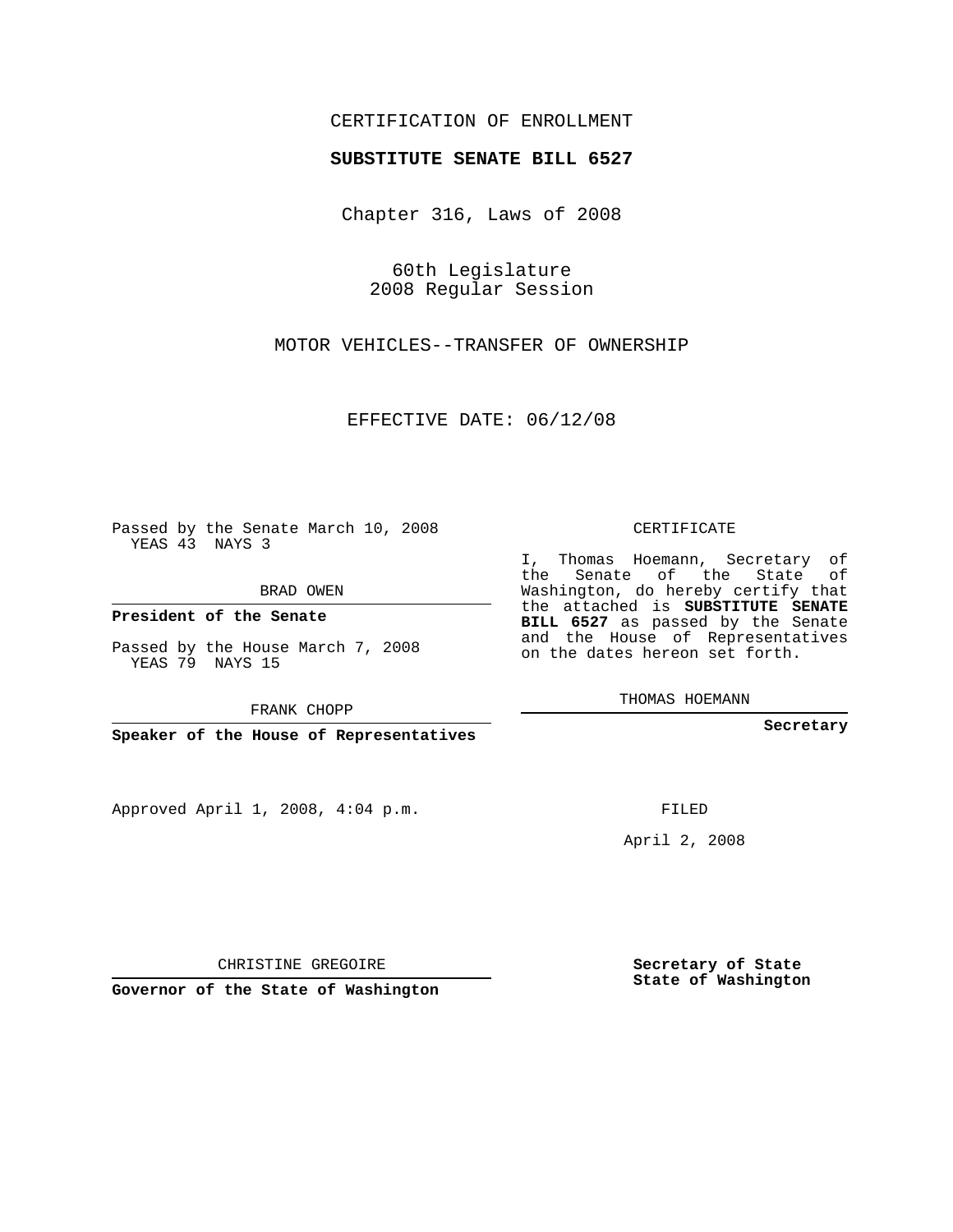## **SUBSTITUTE SENATE BILL 6527** \_\_\_\_\_\_\_\_\_\_\_\_\_\_\_\_\_\_\_\_\_\_\_\_\_\_\_\_\_\_\_\_\_\_\_\_\_\_\_\_\_\_\_\_\_

\_\_\_\_\_\_\_\_\_\_\_\_\_\_\_\_\_\_\_\_\_\_\_\_\_\_\_\_\_\_\_\_\_\_\_\_\_\_\_\_\_\_\_\_\_

AS AMENDED BY THE HOUSE

Passed Legislature - 2008 Regular Session

**State of Washington 60th Legislature 2008 Regular Session By** Senate Judiciary (originally sponsored by Senators Kastama and Kline)

READ FIRST TIME 02/04/08.

 AN ACT Relating to the transfer of motor vehicle certificate of ownership and license registration; amending RCW 46.12.101; and prescribing penalties.

BE IT ENACTED BY THE LEGISLATURE OF THE STATE OF WASHINGTON:

 **Sec. 1.** RCW 46.12.101 and 2007 c 96 s 1 are each amended to read as follows:

 A transfer of ownership in a motor vehicle is perfected by compliance with the requirements of this section.

 (1)(a) If an owner transfers his or her interest in a vehicle, other than by the creation, deletion, or change of a security interest, the owner shall, at the time of the delivery of the vehicle, execute an assignment to the transferee and provide an odometer disclosure statement under RCW 46.12.124 on the certificate of ownership or as the department otherwise prescribes, and cause the certificate and assignment to be transmitted to the transferee. The owner shall notify the department or its agents or subagents, in writing, on the appropriate form, of the date of the sale or transfer, the name and address of the owner and of the transferee, the transferee's driver's license number if available, and such description of the vehicle,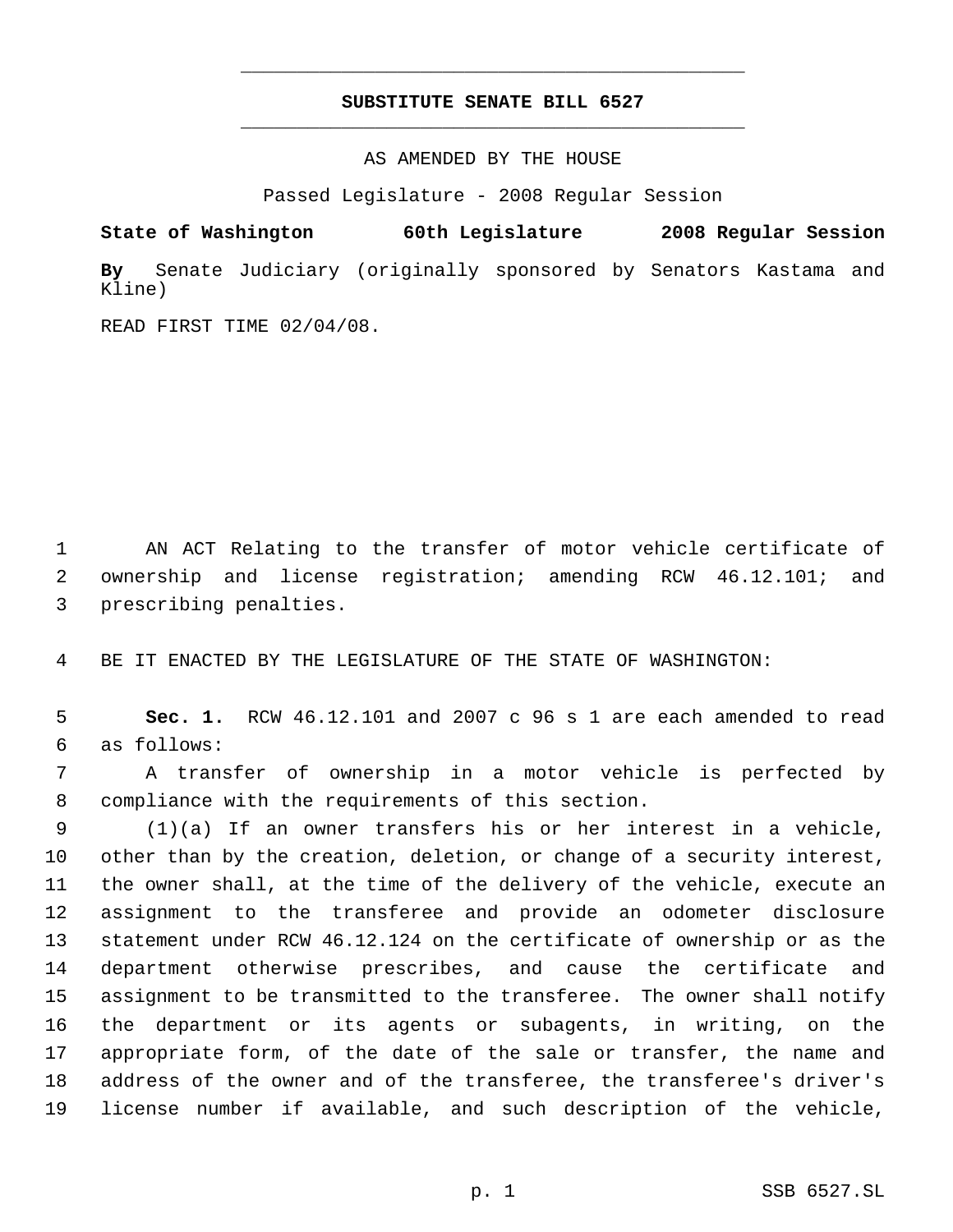including the vehicle identification number, as may be required in the appropriate form provided or approved for that purpose by the department. The report of sale will be deemed properly filed if all information required in this section is provided on the form and includes a department-authorized notation that the document was received by the department, its agents, or subagents on or before the fifth day after the sale of the vehicle, excluding Saturdays, Sundays, and state and federal holidays. Agents and subagents shall immediately electronically transmit the seller's report of sale to the department. Reports of sale processed and recorded by the department's agents or subagents may be subject to fees as specified in RCW 46.01.140 (4)(a) or (5)(b). By January 1, 2003, the department shall create a system enabling the seller of a vehicle to transmit the report of sale electronically. The system created by the department must immediately indicate on the department's vehicle record that a seller's report of sale has been filed.

 (b) By January 1, 2008, the department shall provide instructions on release of interest forms that allow the seller of a vehicle to release his or her interest in a vehicle at the same time a financial 20 institution, as defined in RCW 30.22.040, releases ((their)) its lien on the vehicle.

 (2) The requirements of subsection (1) of this section to provide an odometer disclosure statement apply to the transfer of vehicles held for lease when transferred to a lessee and then to the lessor at the end of the leasehold and to vehicles held in a fleet when transferred to a purchaser.

 (3) Except as provided in RCW 46.70.122 the transferee shall within fifteen days after delivery to the transferee of the vehicle, execute the application for a new certificate of ownership in the same space provided therefor on the certificate or as the department prescribes, and cause the certificates and application to be transmitted to the department accompanied by a fee of five dollars in addition to any other fees required.

 (4) Upon request of the owner or transferee, a secured party in possession of the certificate of ownership shall, unless the transfer was a breach of its security agreement, either deliver the certificate to the transferee for transmission to the department or, when the secured party receives the owner's assignment from the transferee, it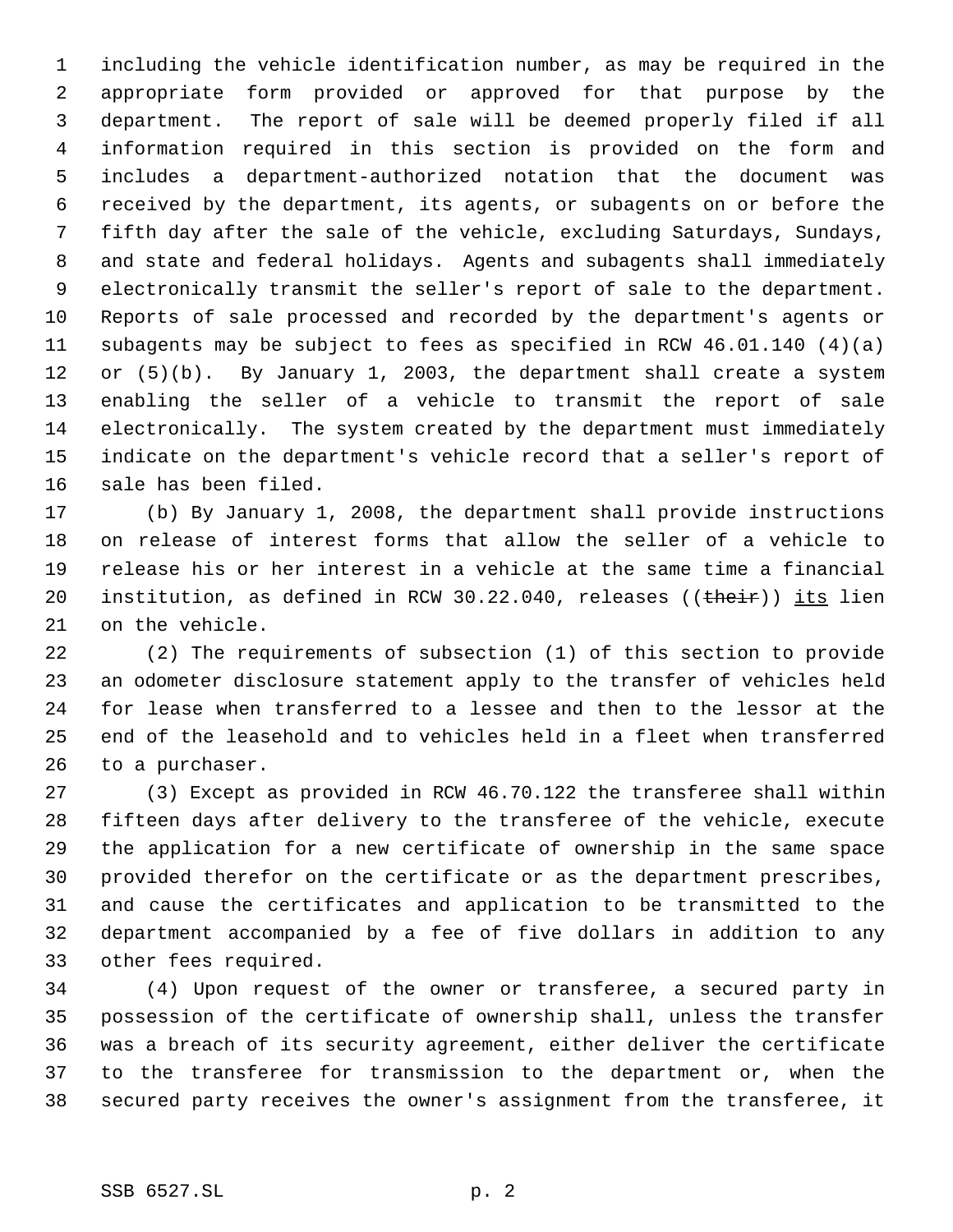shall transmit the transferee's application for a new certificate, the existing certificate, and the required fee to the department. Compliance with this section does not affect the rights of the secured party.

 (5) If a security interest is reserved or created at the time of the transfer, the certificate of ownership shall be retained by or delivered to the person who becomes the secured party, and the parties shall comply with the provisions of RCW 46.12.170.

 (6) If the purchaser or transferee fails or neglects to make application to transfer the certificate of ownership and license registration within fifteen days after the date of delivery of the vehicle, he or she shall on making application for transfer be assessed a twenty-five dollar penalty on the sixteenth day and two dollars additional for each day thereafter, but not to exceed one hundred dollars. The director may by rule establish conditions under which the penalty will not be assessed when an application for transfer is delayed for reasons beyond the control of the purchaser. Conditions for not assessing the penalty may be established for but not limited to delays caused by:

(a) The department requesting additional supporting documents;

(b) Extended hospitalization or illness of the purchaser;

(c) Failure of a legal owner to release his or her interest;

 (d) Failure, negligence, or nonperformance of the department, 24 auditor, or subagent;

 (e) The transferee had no knowledge of the filing of the vehicle report of sale and signs an affidavit to the fact.

 Failure or neglect to make application to transfer the certificate of ownership and license registration within forty-five days after the 29 date of delivery of the vehicle is a misdemeanor and a continuing offense for each day during which the purchaser or transferee does not make application to transfer the certificate of ownership and license 32 registration. Despite the continuing nature of this offense, it shall be considered a single offense, regardless of the number of days that have elapsed following the forty-five day time period.

 (7) Upon receipt of an application for reissue or replacement of a certificate of ownership and transfer of license registration, accompanied by the endorsed certificate of ownership or other documentary evidence as is deemed necessary, the department shall, if